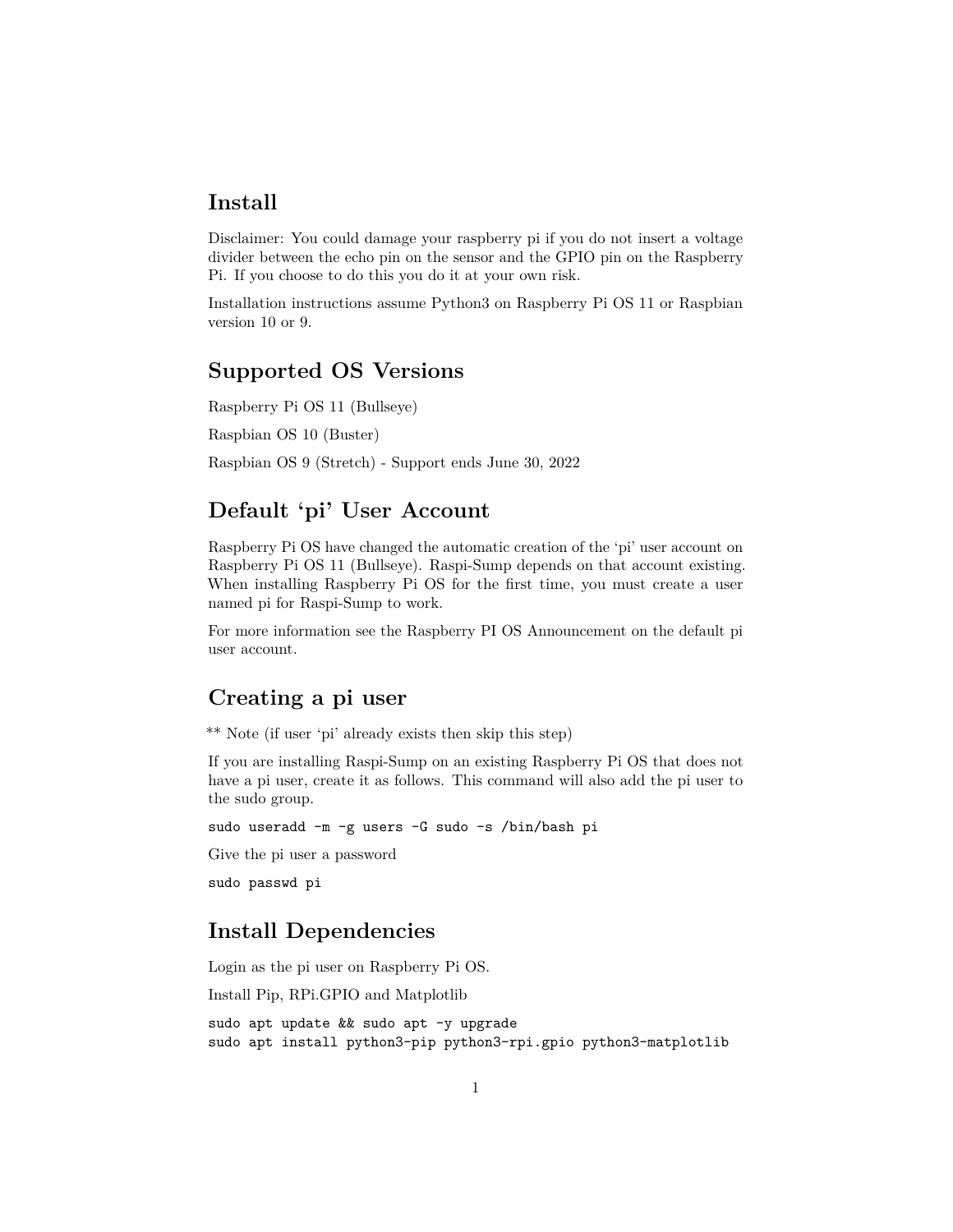RPi.GPIO is the library that controls the sensor. Matplotlib is used to generate charts. The Pip package manager is required to install Raspi-Sump in the next step.

### **Install Raspi-Sump**

The following will automatically install hcsr04sensor if it is not already installed on your Pi.

sudo pip3 install --no-binary :all: raspisump

Navigate to /home/pi/raspi-sump/ and move the sample config file to this directory.

cd /home/pi/raspi-sump mv sample\_config/raspisump.conf .

The /home/pi/raspi-sump folder is setup as follows on install;

- raspi-sump/sample\_config/raspisump.conf (all configurations for raspisump).
- raspi-sump/csv (location of waterlevel readings to csv file)
- raspi-sump/charts (location of charts if using rsumpchart.py)
- raspi-sump/logs (location of rsumpmonitor.py logs if using raspisump as a continuous process)
- raspi-sump/web (all files needed for the optional pi webserver install)
- raspi-sump/cron (example crontab for scheduling readings)

\*\*Note take care with your raspisump.conf file if you are using Gmail or any other mail system that requires authentication. Your username and password will be viewable in the file. You should change the default pi and root passwords on your RaspberryPi. The installer also tightens file security on the file automatically.

#### **Edit raspisump.conf**

All configurations are recorded in /home/pi/raspi-sump/raspisump.conf

See the configuration file for explanations of variables. You can choose to take imperial (inches) or metric (centimetres) water level readings.

#### **Hardware**

Setup hardware (Please make sure you understand GPIO information on your pi).

You must use two resistors to create a voltage divider from the Sensor to the Pi. There are various combinations of resistors that you can use, a google search for Voltage Divider Calculator will allow you to calculate which combination you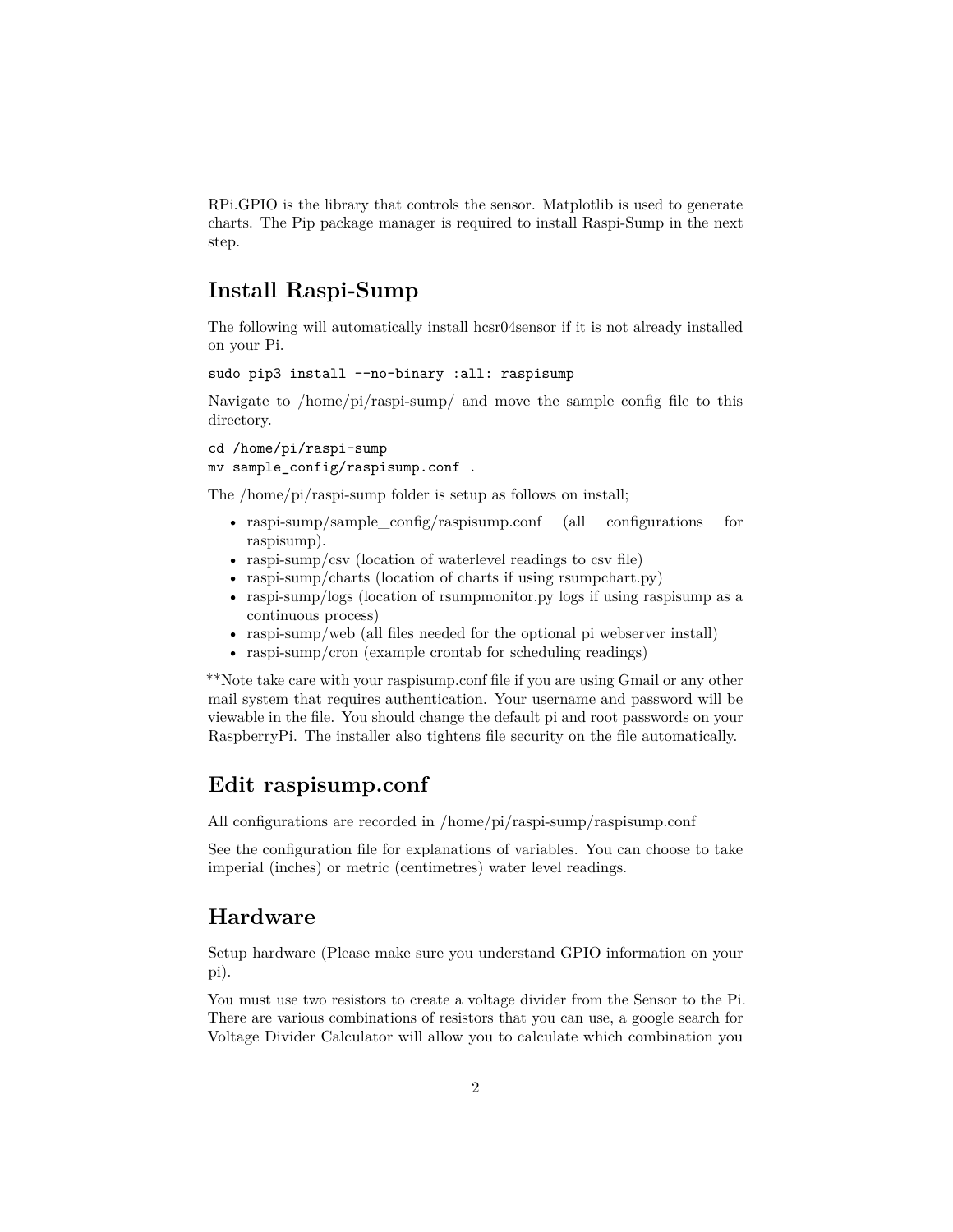can use to bring the voltage down from the echo pin to 3.3V. I used a 470 Ohm and 1K Ohm resistor to bring the voltage down on the GPIO pin to 3.4 which is within a tolerable 5% level. I could have also used a 1K and 2K resistor to give me 3.333V.

Four wires connected as follows from the sensor to the pi (note, this will require some soldering). A floppy disk power connector fits nicely on the sensor. If you are just testing then a breadboard works great for quick and easy connections.

1-VCC pin to 5V pin on Pi (pin 2)

2-Ground pin to Ground on Pi (pin 6)

3-Trig pin to GPIO

4-Echo pin to GPIO (need 470R resistor and 1K resistor to create a voltage divider.) In short, the 470 Ohm and 1K Ohm resistor are connected to one another with the Echo wire soldered between both of them to the GPIO pin. The other end of the 1K resistor is then soldered to the Ground wire.

see https://www.linuxnorth.org/raspi-sump/ for information on pins I used.

Google soldering resistors for good information on how to do this if you have never done it.

### **Starting Raspi-Sump**

To start raspi-sump manually issue the command;

rsump.py

To run raspisump at 1 minute intervals enter the following line in crontab as follows;

```
1 - crontab -e
```
2 - enter line in crontab as follows;

```
*/1 * * * * /usr/local/bin/rsump.py &> /dev/null
```
3 - Save crontab

(See cron documentation for questions on configuring crontab)

1) To monitor the log file in the csv folder while raspi-sump is running;

tail -f 'csvlogfilename'

#### **If running as a continuous process**

There may be times where you want to run Raspi-Sump more than once every minute. The default setting is 0 which will run rsump.py for one reading and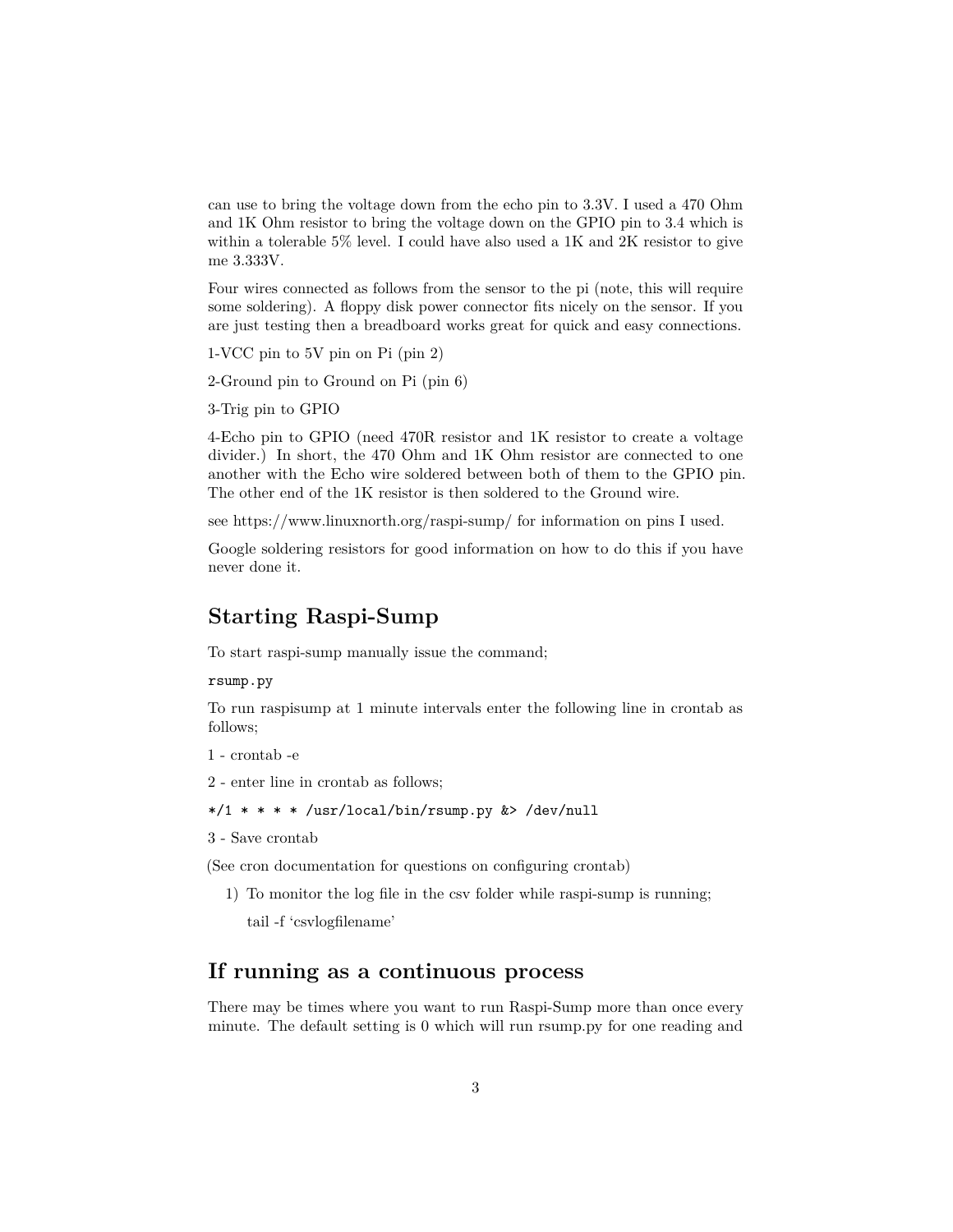then exit. This allows you to use the linux Cron scheduler to run at a specific interval. Unfortunately cron allows one minute as its minimum interval.

To take readings at shorter intervals you can specify the amount of seconds between readings in the raspisump.conf file.

- 1) set reading interval in raspisump.conf to desired interval in seconds (e.g. reading interval  $= 30$ ).
- 2) Add rsumpmonitor.py to crontab (see next section)
- 3) To start Raspi-Sump on bootup add the following line at the end of /etc/rc.local just before the line 'exit 0'

/usr/local/bin/rsump.py &

4) Reboot your Raspberry Pi or run the following command. Your pi will run Raspi-Sump on boot from now on.

rsump.py &

Note<sup>\*\*\*</sup> Do not forget the ampersand  $\&$  as this will run the script as a background process.

6) To stop Raspi-Sump:

sudo killall 09 rsump.py

7) To monitor the log file in the csv folder while raspi-sump is running;

tail -f 'csvlogfilename'

## **Health check with rsumpmonitor.py. If checking level more than once per minute only.**

To check for the health of the rsump.py process run the rsumpmonitor.py script as root. Add to pi user crontab as follows;

1 - crontab -e

2 - enter line in crontab as follows;

\*/5 \* \* \* \* sudo /usr/local/bin/rsumpmonitor.py

3 - Save crontab

This will check the rsump.py process every 5 minutes and restart it if it is stopped.

#### **Making Line Charts of Sump Activity**

You can make a daily chart of sump pump activity by using rsumpchart.py.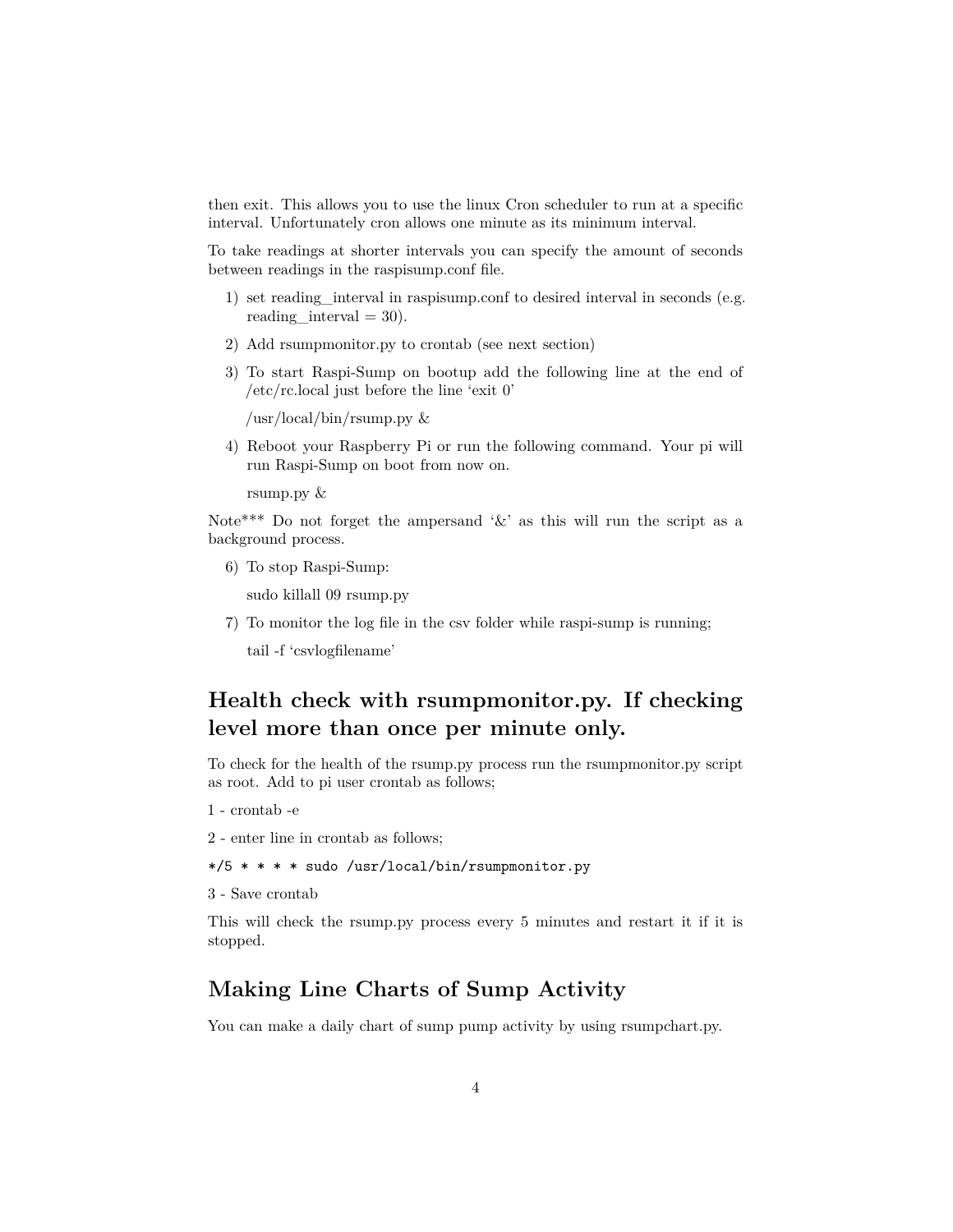1 - From the command line run;

#### rsumpchart.py

This will create a line chart of sump pump activity. You can easily modify the file to save to a different location with another name. Combined with a scheduled cron job it is an easy way to see the latest activity graphically.

\*\*Note that this requires matplotlib and numpy on your RaspberryPi which can be installed with the apt-get command. See the Install Dependencies section at the beginning of this file.

You can also use the move\_file.sh script provided as an example of how you transfer files offsite to a webserver or save historical chart information.

#### **Test Email Alerts**

#### **On Demand Email Test**

To test that emails are working run the command 'emailtest';

emailtest

#### **Heartbeat Alerts**

Raspi-Sump can send email tests at predefined intervals. See the raspisump.conf file option 'heartbeat' and 'heartbeat\_interval'.

In /home/pi/raspisump.conf, this will send an email heartbeat once per week.

```
# Set a heartbeat sms or email interval in order to regularly test that your
# notifications are working as intended.
# 0 = No notifications
# 1 = Send notifications
heartbeat = 1
```

```
# Set the frequency of the sms/email heartbeat notifications.
# Values can be set to any number and are in minutes.
# For reference;
# daily = 1439 minutes
# weekly = 10079 minutes
# Monthly = 43199 minutes
heartbeat_interval = 10079
```
## **Optional - Setting Up a Local Web Server for easy Charts Viewing**

Setting Up The Local Webserver on the Pi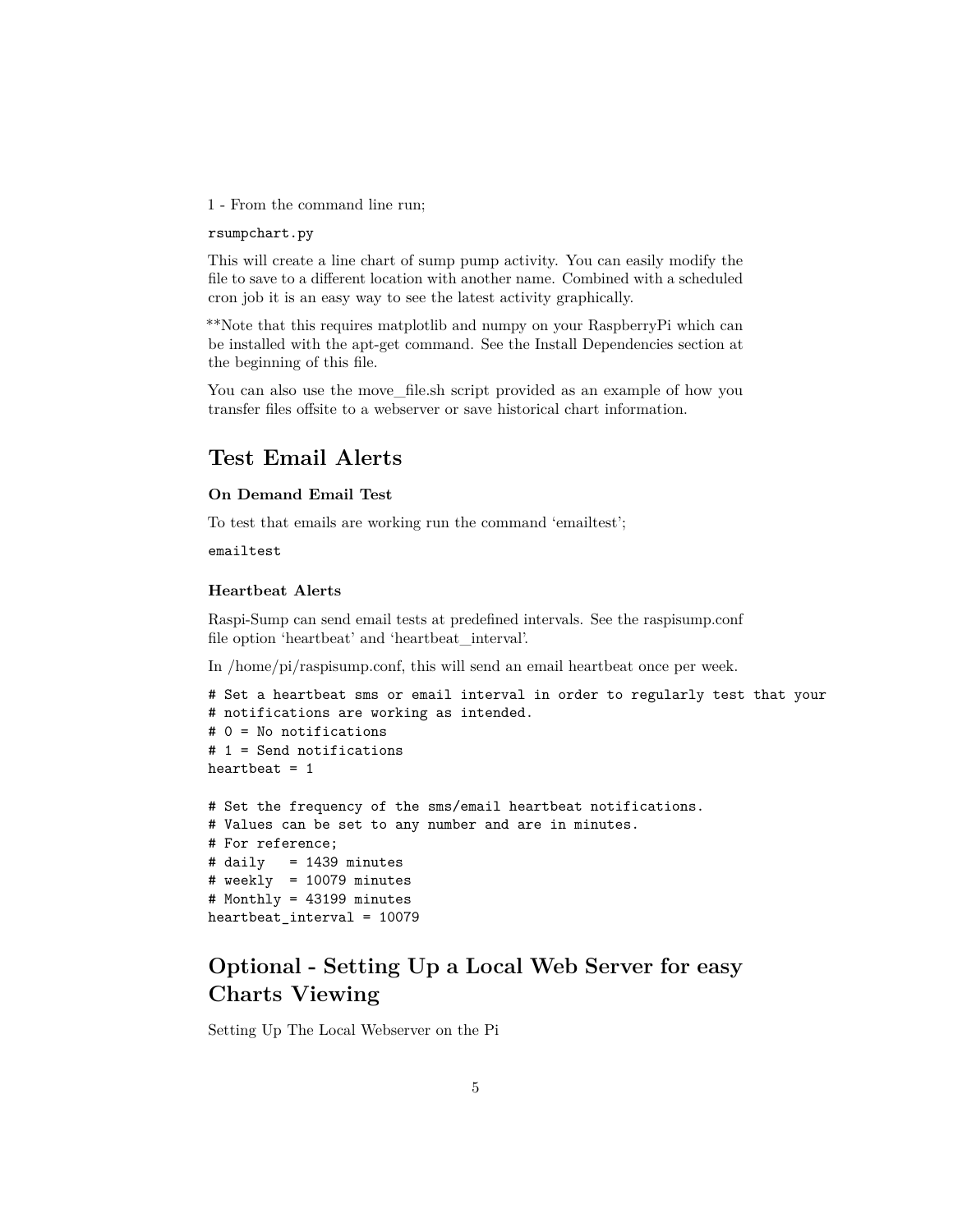#### **Purpose**

The following instructions allow you to configure your raspberry pi to view graphs of sump pit activity through your web browser. This is accomplished by configuring a local webserver on your pi.

Once complete you will be able to view sump pump activity by connecting to http://ip\_address\_of\_your\_pi

### **Preparation**

If you have not done so in a while run the following command to update your Pi. This command updates repository information and then upgrades packages that are installed on your Pi. If you did this already earlier in the instructions then it is not necessary to do again.

sudo apt-get update && sudo apt-get -y upgrade

# **Getting Started**

These instructions will do the following - install the Lighttpd webserver on your Pi - copy the provided index.html file to your webserver - link charts to web folder to view charts - configure cron to run the script to create for graphs of sump pump activity

To view your sump pit activity install the Lighttpd webserver on your Raspberry Pi as follows.

sudo apt-get install lighttpd

Copy the provided lighttpd.conf as follows;

```
sudo cp /home/pi/raspi-sump/sample_config/lighttpd.conf /etc/lighttpd
```
Enable directory listing for historical charts

sudo lighttpd-enable-mod dir-listing

Restart the web server Raspian < 10

sudo /etc/init.d/lighttpd force-reload

The lighttpd web server software that ships on Raspbian Buster made a change to the naming of a file for mime.types. There are two ways you can address this issue, only select one of them;

A. Create a softlink to the new file with the old naming convention;

```
cd /usr/share/lighttpd
sudo ln -s create-mime.conf.pl create-mime.assign.pl
sudo /etc/init.d/lighttpd stop
```